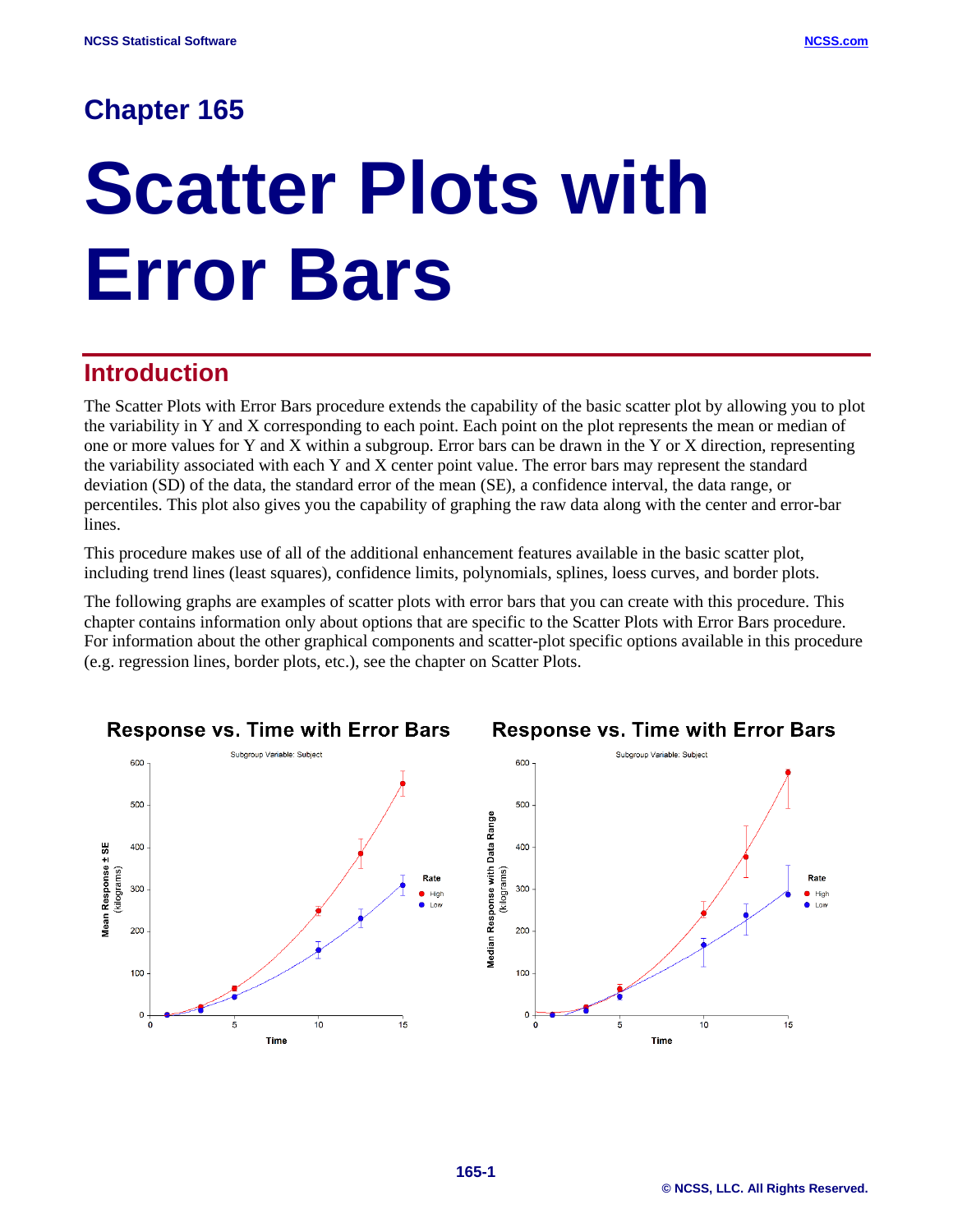Y vs. X with Error Bars

#### **Scatter Plots with Error Bars**



## **Data Structure**

This procedure accepts data in four different input formats. The type of plot that can be created depends on the input format.

A grouping variable may be used to divide the points into groups (e.g., age group or gender). Missing values are handled according to the Missing Values input option.

## **Y and/or X Error Bars (One Y, One X, and a Subgroup (Subject) Variable)**

In this type, Y and X values are contained in two separate columns. A required Subgroup (Subject) Variable is used to break the Y and X values into subgroups for mean and variance calculations. Each center point on the plot and the associated error bars correspond to the average (or median) Y and X values and associated variability computed for each unique subgroup variable value. A separate point is plotted for each subgroup.

### **One Y Variable, One X Variable, and a Subgroup (Subject) Variable**

| <b>Subject</b> |       | X     |
|----------------|-------|-------|
|                | 13.15 | 71.65 |
|                | 7.89  | 73.73 |
|                | 11.73 | 72.02 |
| $\overline{2}$ | 78.6  | 77.8  |
| $\overline{2}$ | 82.14 | 78.78 |
| $\overline{2}$ | 82.73 | 81.05 |
| 3              | 90.25 | 57.62 |
| 3              | 96.07 | 58.67 |
| 3              | 95.14 | 59.67 |
| 4              | 69.6  | 36.98 |
| 4              | 62.37 | 36.77 |
| 4              | 67.99 | 36.05 |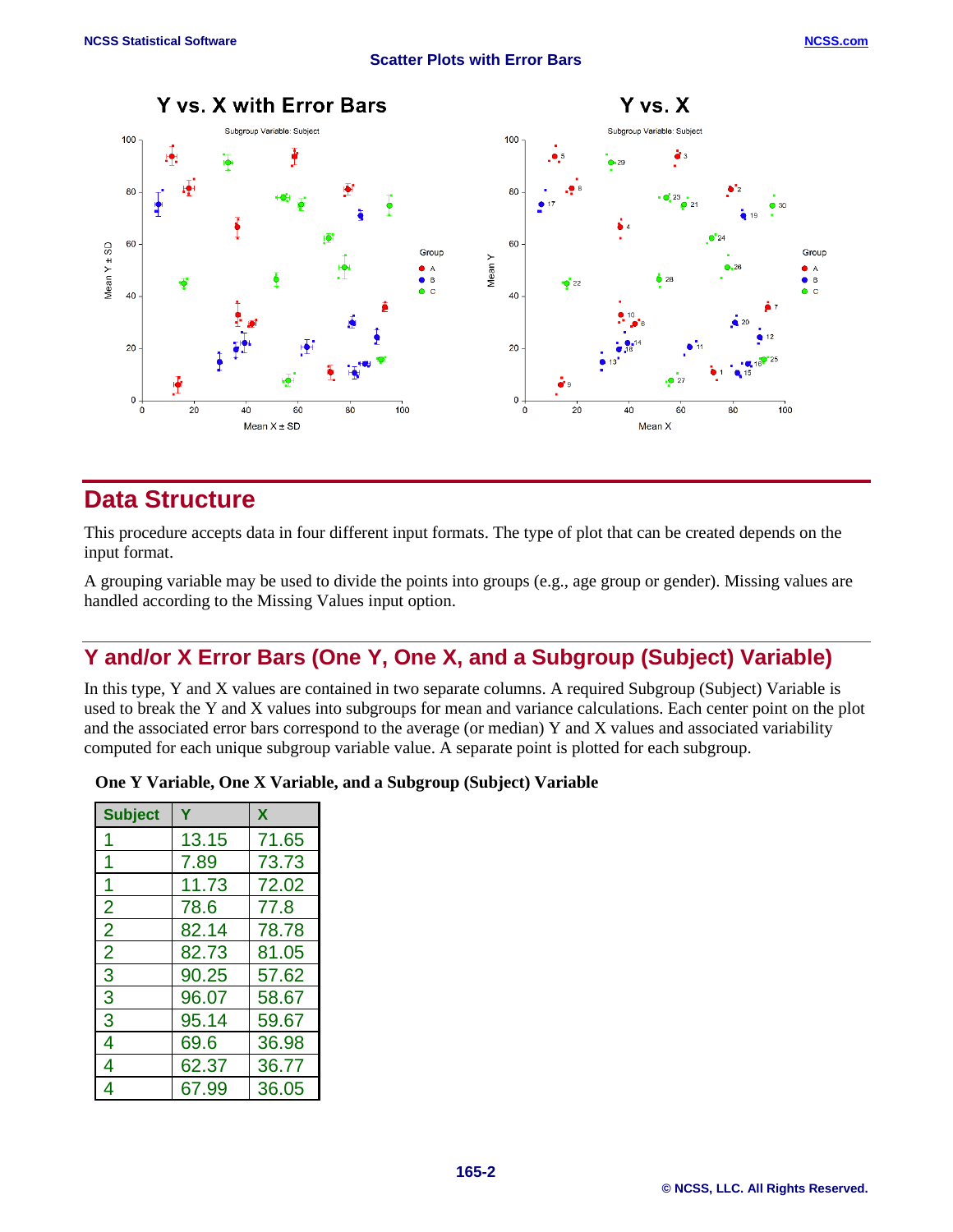## **Y and/or X Error Bars (Data for Both Y and X in Multiple Columns)**

In this type, each subgroup (or "subject") is represented by a single row, with multiple Y and X columns entered for each individual. Each point on the plot and the associated error bars correspond to the average (or median) Y and X values and the associated variability computed for each row. A separate point is plotted for each row.

| <b>Subject</b> | Y <sub>1</sub> | Y <sub>2</sub> | Y <sub>3</sub> | X <sub>1</sub> | X <sub>2</sub> | X <sub>3</sub> |
|----------------|----------------|----------------|----------------|----------------|----------------|----------------|
|                | 13.15          | 7.89           | 11.73          | 71.65          | 73.73          | 72.02          |
| ר ו            | 78.6           | 82.14          | 82.73          | 77.8           | 78.78          | 81.05          |
| $\overline{3}$ | 90.25          | 96.07          | 95.14          | 57.62          | 58.67          | 59.67          |
| $\overline{4}$ | 69.6           | 62.37          | 67.99          | 36.98          | 36.77          | 36.05          |

## **Data for Y and X in Multiple Columns**

## **Y Error Bars (Data for Y in Multiple Columns with One X Variable)**

In this type, each subgroup (or "subject") is represented by a single row, with multiple Y columns and one X column entered for each individual. Each point on the plot and the associated error bars correspond to the average (or median) Y values and the Y variability computed for each row. A separate point is plotted for each row.

|  |  | Data for Y in Multiple Columns with One X Variable |  |  |  |  |
|--|--|----------------------------------------------------|--|--|--|--|
|--|--|----------------------------------------------------|--|--|--|--|

| <b>Subject</b> |       | Y 2   | Y 3   | X     |
|----------------|-------|-------|-------|-------|
|                | 13.15 | 7.89  | 11.73 | 71.65 |
| $\overline{2}$ | 78.6  | 82.14 | 82.73 | 77.8  |
| $\overline{3}$ | 90.25 | 96.07 | 95.14 | 57.62 |
|                | 69.6  | 62.37 | 67.99 | 36.98 |

## **X Error Bars (Data for X in Multiple Columns with One Y Variable)**

In this type, each subgroup (or "subject") is represented by a single row, with multiple X columns and one Y column entered for each individual. Each point on the plot and the associated error bars correspond to the average (or median) X values and the X variability computed for each row. A separate point is plotted for each row.

| Data for X in Multiple Columns with One Y Variable |  |  |  |
|----------------------------------------------------|--|--|--|
|----------------------------------------------------|--|--|--|

| <b>Subject</b> |       | X <sub>1</sub> | X <sub>2</sub> | X <sub>3</sub> |
|----------------|-------|----------------|----------------|----------------|
|                | 13.15 | 71.65          | 73.73          | 72.02          |
| $\overline{2}$ | 78.6  | 77.8           | 78.78          | 81.05          |
| $\overline{3}$ | 90.25 | 57.62          | 58.67          | 59.67          |
|                | 69.6  | 36.98          | 36.77          | 36.05          |

## **Lines and Border Plots**

All regression lines, border plots, and other calculations are made using the center points (means and/or medians), not the raw data. The raw data, however, can be included on the plot.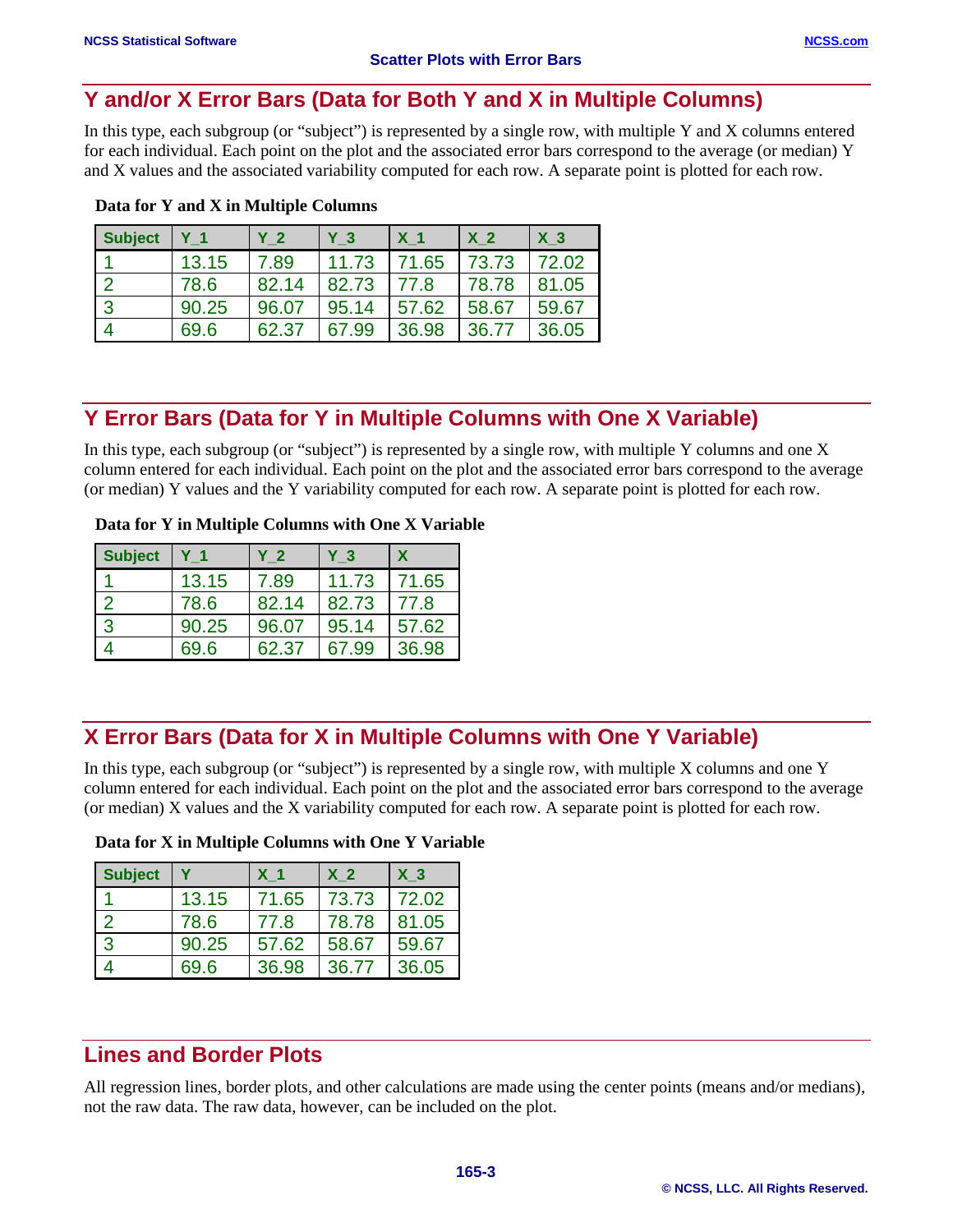# **Scatter Plot with Error Bars Window Options**

This section describes the specific options available on the Scatter Plot with Error Bars window, which is displayed when the Plot Format button is clicked. For information about the other graphical components and scatter-plot specific options available in this procedure (e.g. symbols, regression lines, data labels, etc.), see the chapter on Scatter Plots. Common plot options, such as axes, labels, legends, and titles are documented in the Graphics Components chapter.

## **Scatter Plot Tab**

## **Estimation of Center**

You can choose whether to plot means or medians for Y and X.

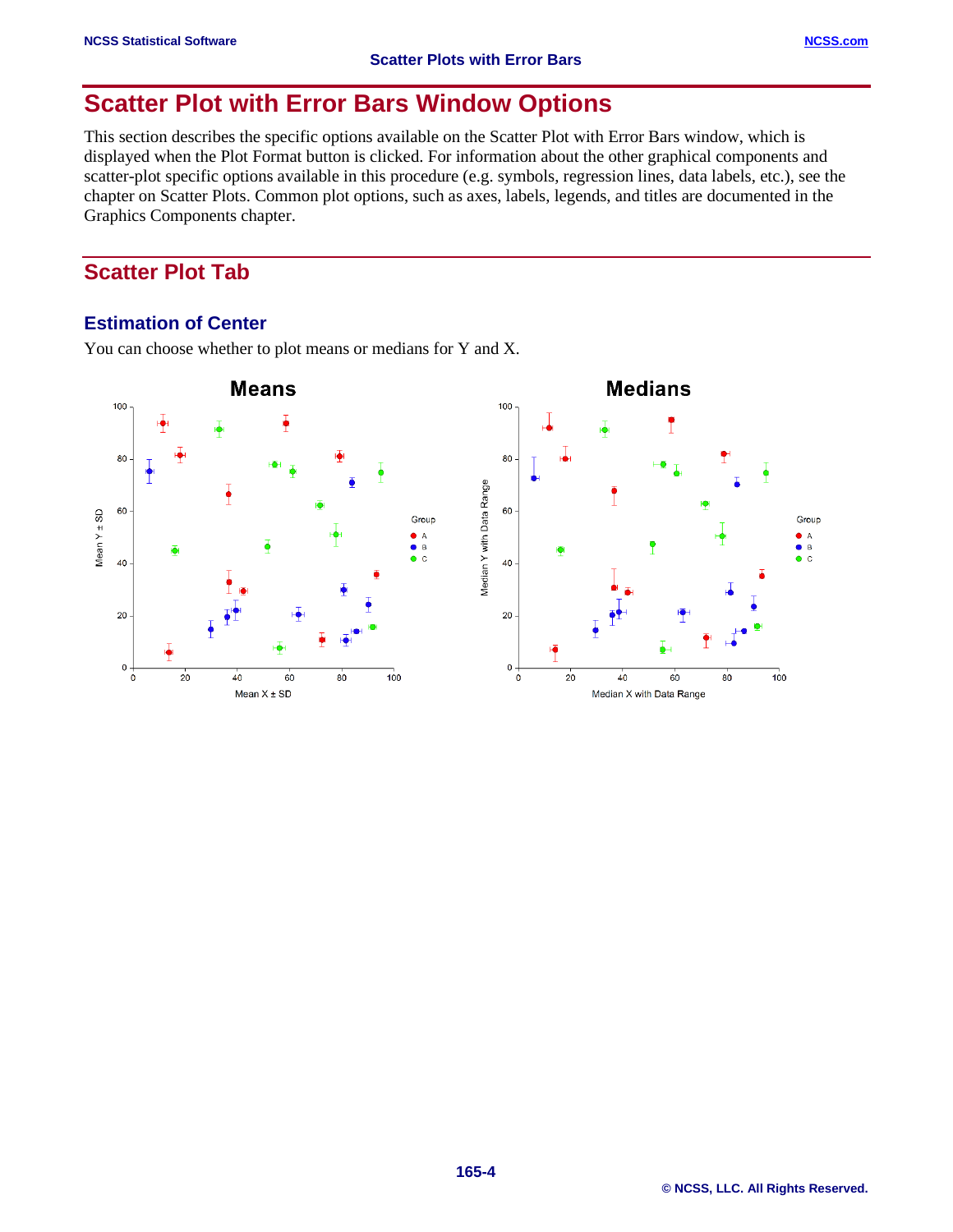## **Symbols**

You can choose whether to plot the center points, the raw data values, or both. You can also modify the appearance of all symbols on the plot.



## **Variation (Error Bars)**

You can modify the content and appearance of the vertical and horizontal error bars using these options. We will highlight the most commonly used options.

## **Y and X Error Bar Lines**

Select the error bars to be displayed.

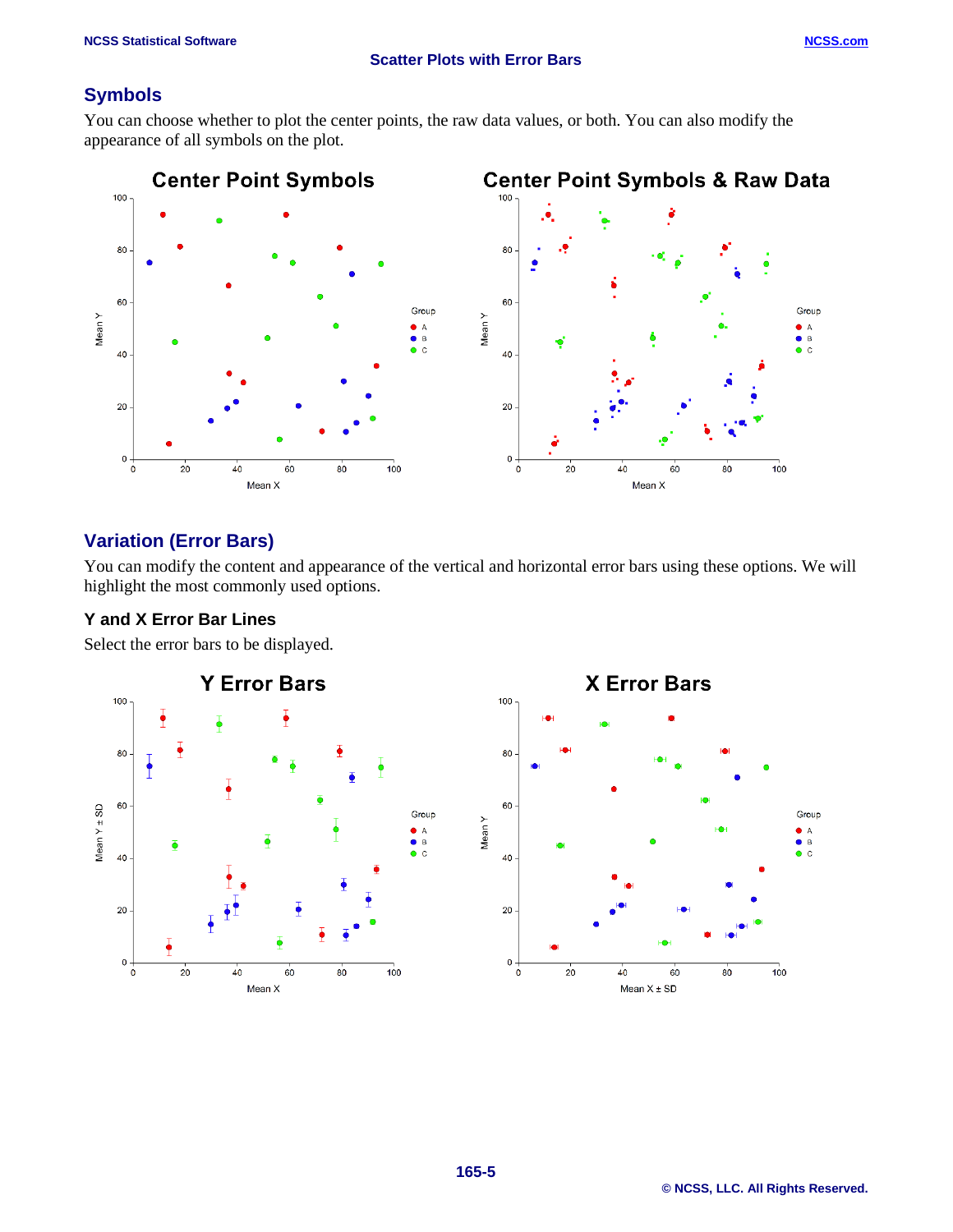

## **Line Color and Style**

Specify the color and style of error bar lines. The lines and symbols are completely customizable.

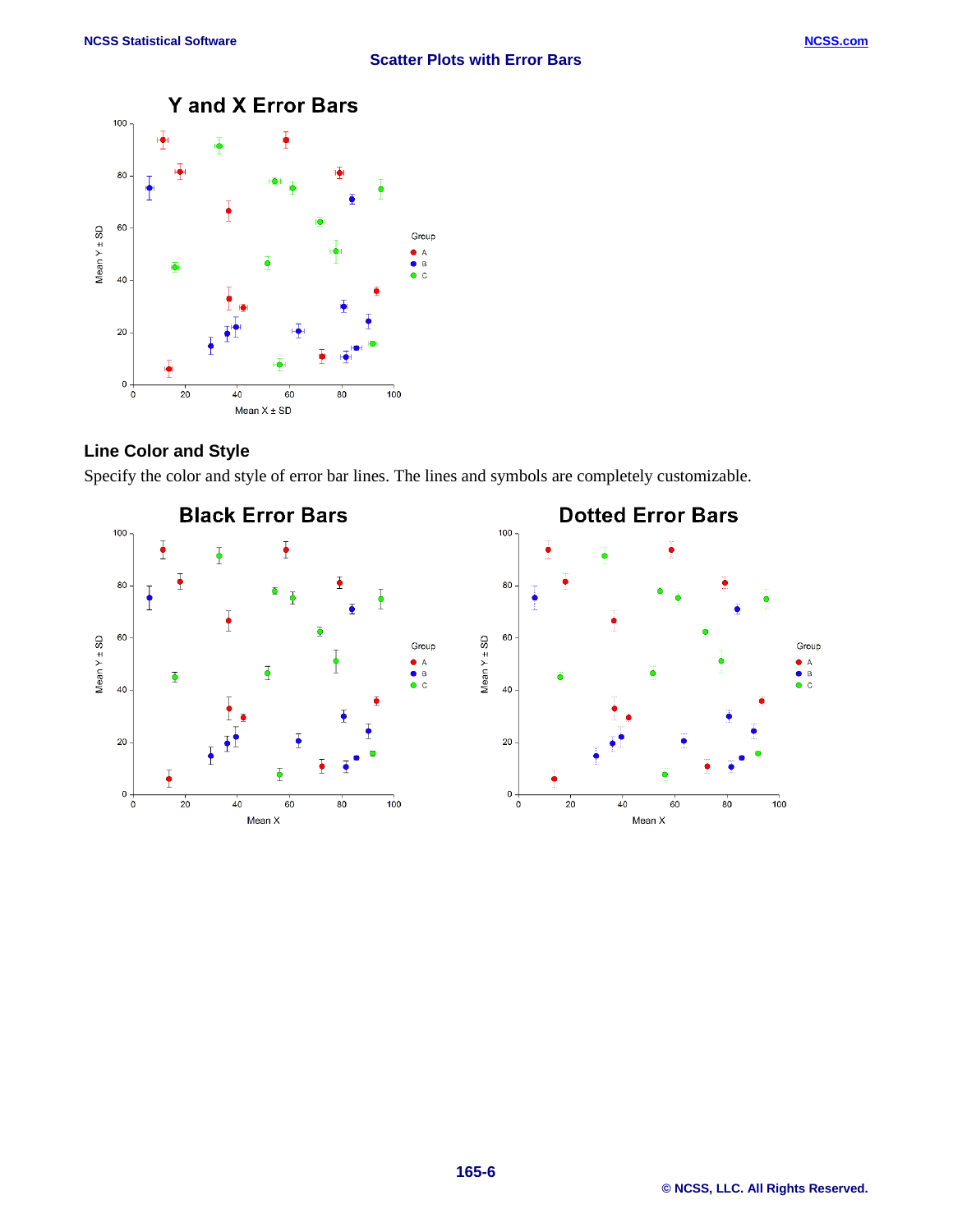## **Scatter Plots with Error Bars**

## **Type**

Specify whether to use the standard deviation (SD) of the data, the standard error of the mean (SE), a confidence interval, the data range, or percentiles in computing the length of the error bars and their bounds.

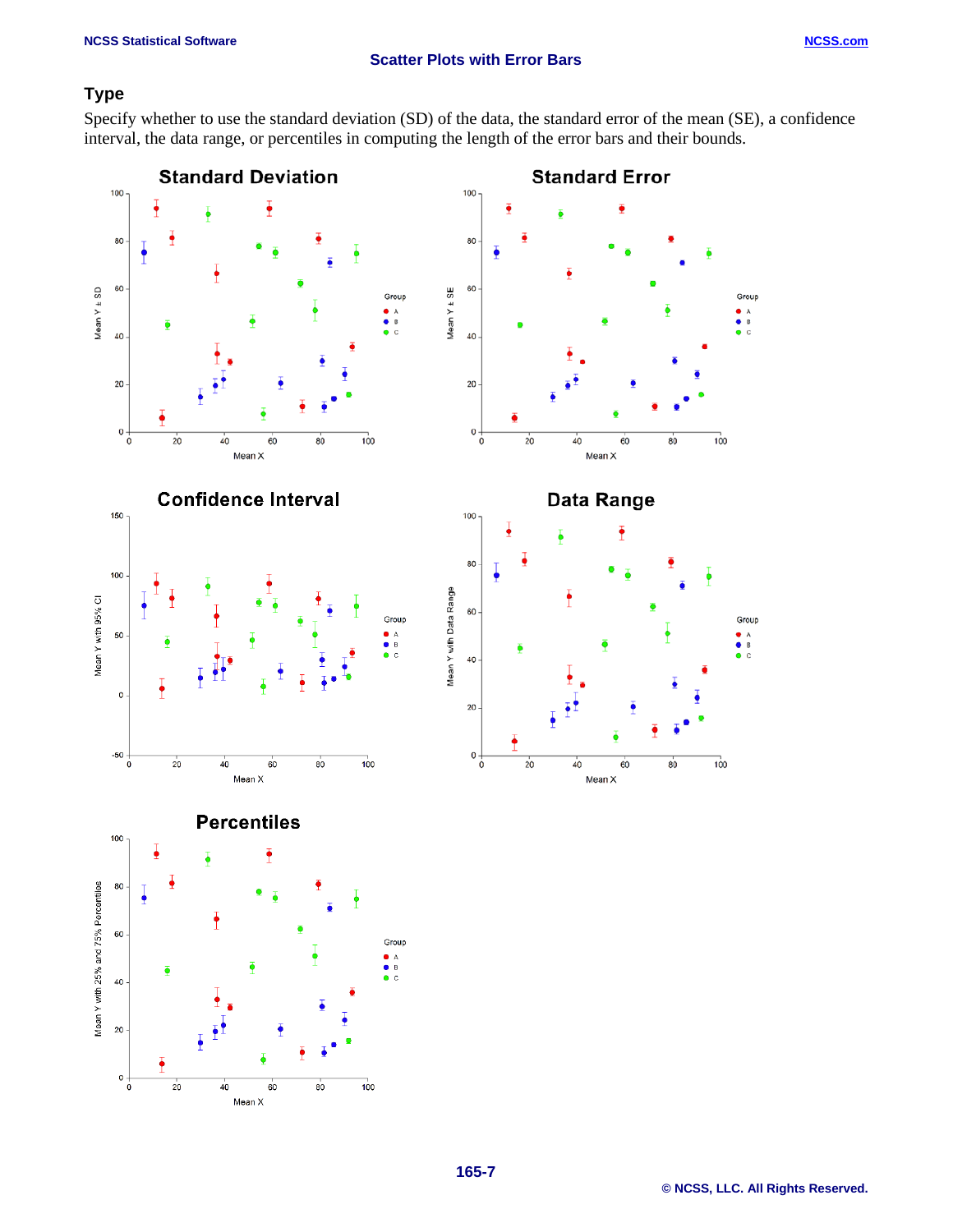## **Scatter Plots with Error Bars**

## **Direction**

Specify whether error bars extend up or down (right or left) from the center point.



## **Crossbars**

Specify whether or not to include crossbars and their size.

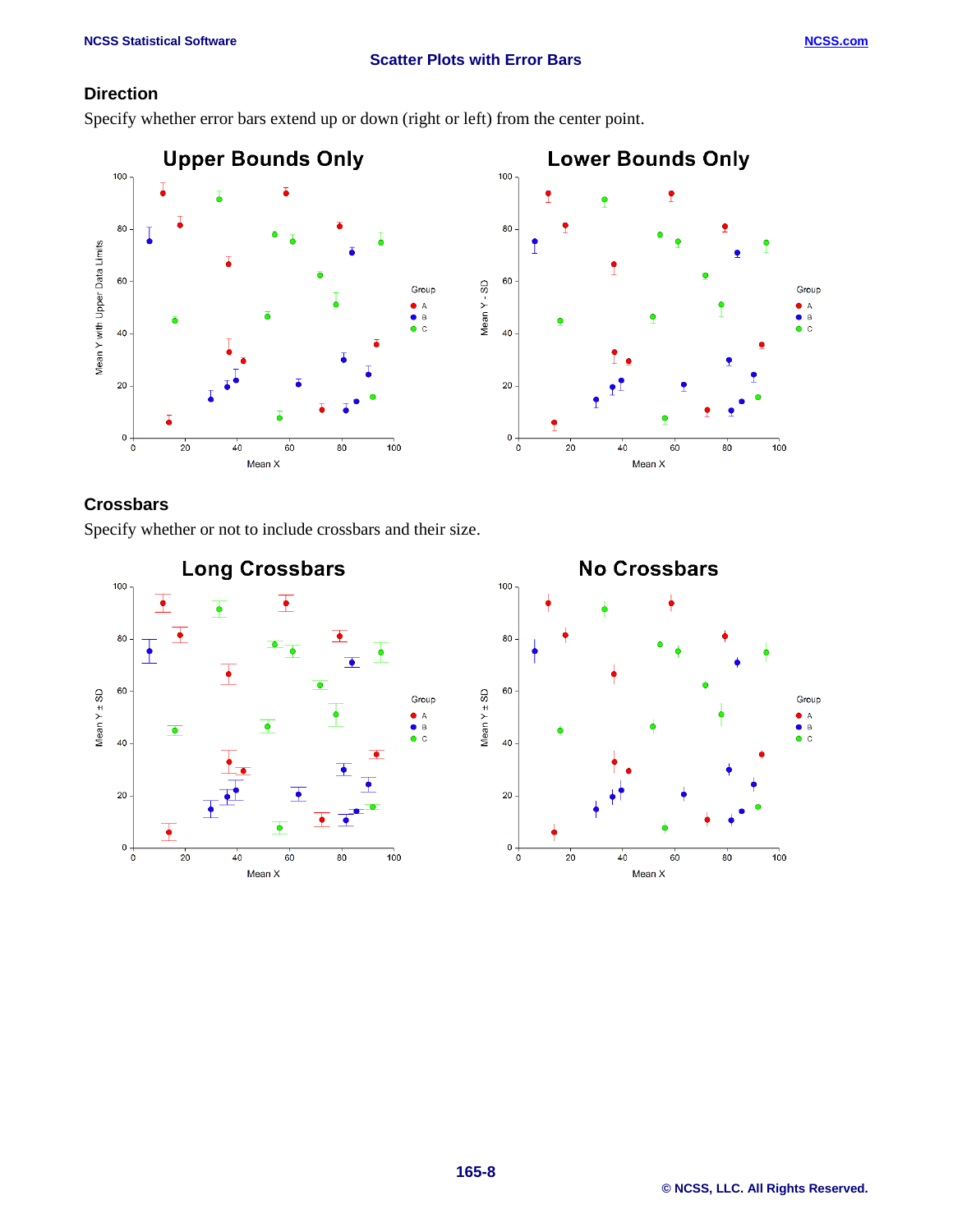# **Example 1 – Creating a Scatter Plot with Error Bars using a Subgroup (Subject) Variable**

This example demonstrates how to generate a simple scatter plot with error bars from data that includes a subgroup variable. The data used are contained in the ScatPlotError1 dataset. In this example, Response is the Y variable and Time is the X variable. Each response is repeated three times for each time value.

## **Setup**

To run this example, complete the following steps:

### **1 Open the ScatPlotError1 example dataset**

- From the File menu of the NCSS Data window, select **Open Example Data**.
- Select **ScatPlotError1** and click **OK**.

## **2 Specify the Scatter Plots with Error Bars procedure options**

- Find and open the **Scatter Plots with Error Bars** procedure using the menus or the Procedure Navigator.
- The settings for this example are listed below and are stored in the **Example 1** settings template. To load this template, click **Open Example Template** in the Help Center or File menu.

| <b>Option</b>                                            | <b>Value</b>        |
|----------------------------------------------------------|---------------------|
| <b>Variables Tab</b>                                     |                     |
|                                                          | (Subject) Variable) |
| Y (Vertical) Variable Response                           |                     |
| X (Horizontal) Variable  Time                            |                     |
| Subgroup (Subject) Variable  Subject                     |                     |
| Grouping (Symbol) Variable  Rate                         |                     |
| Scatter Plot with Error Bars Format (Click the Button)   |                     |
| <b>Scatter Plot Tab</b>                                  |                     |
| Y Error Bar Variation Line Type  Standard Deviation (SD) |                     |
| More Lines Tab<br>Line (Connect Center Points) Checked   |                     |
|                                                          |                     |

### **3 Run the procedure**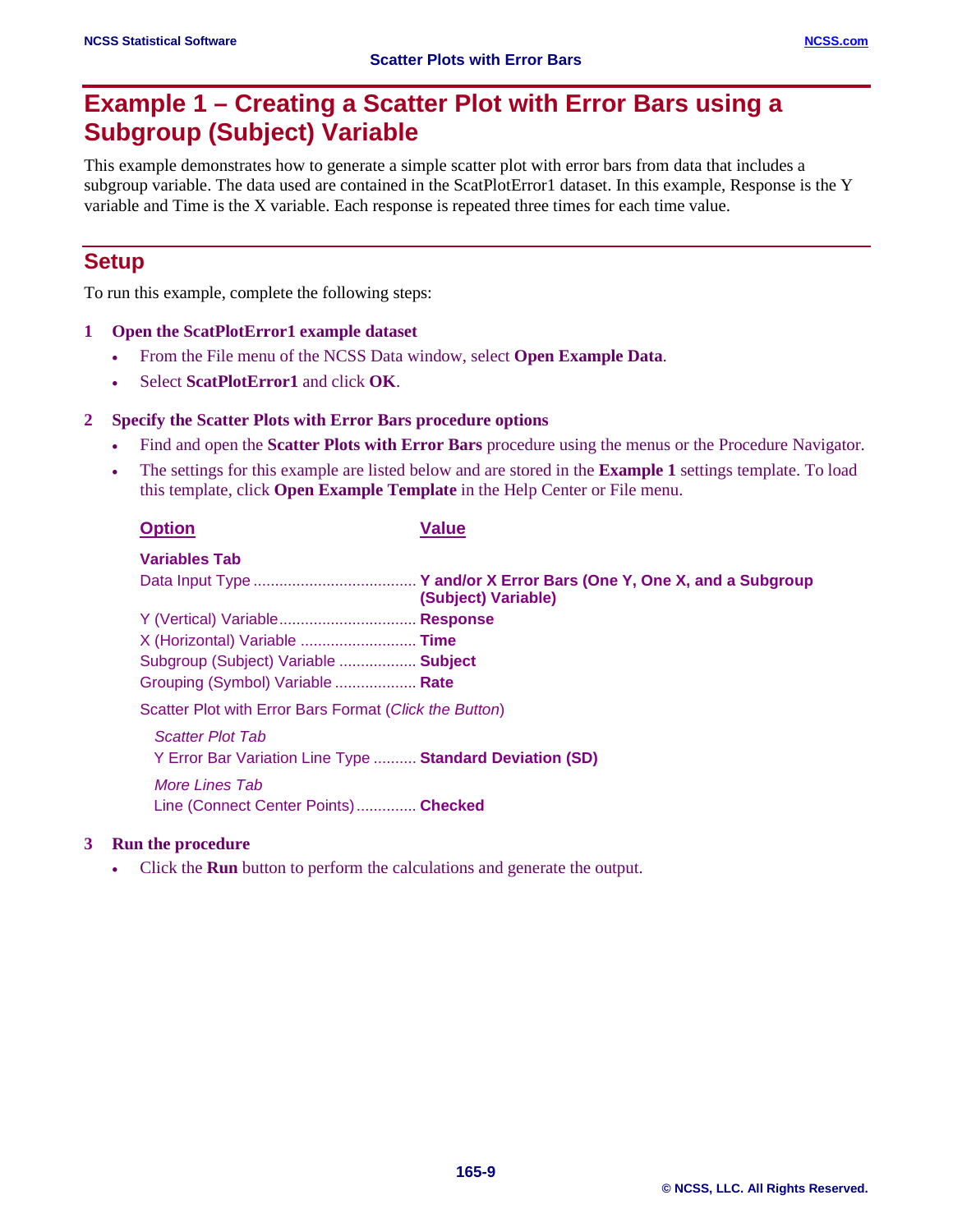**Scatter Plot Section** 

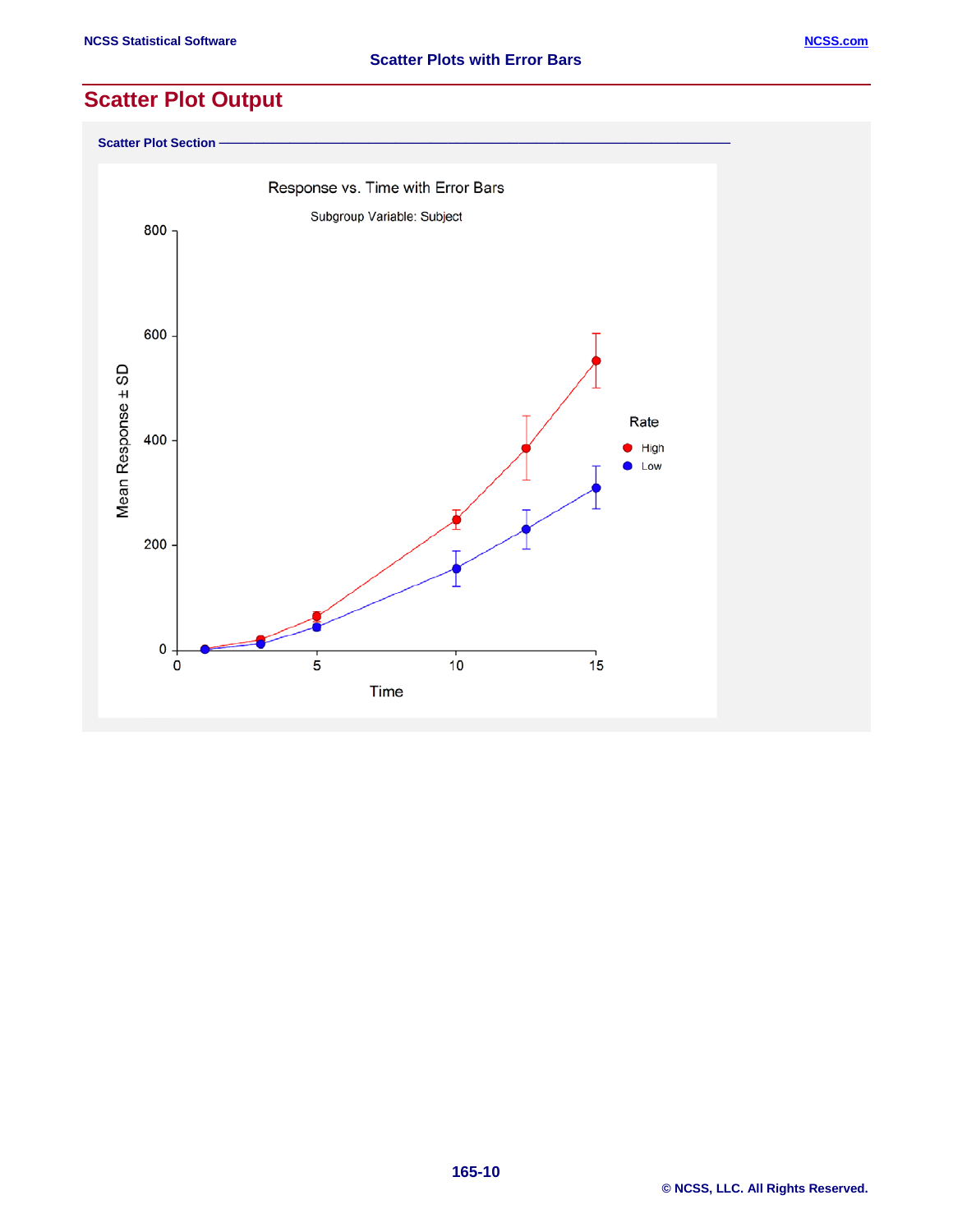# **Example 2 – Creating a Scatter Plot with Error Bars from Data with Y's and X's in Multiple Columns**

This example demonstrates how to generate a simple scatter plot with both Y and X error bars from data where X and Y measurements are stored in multiple columns. In this example, we'll plot medians instead of means. The data used are contained in the ScatPlotError2 dataset.

## **Setup**

To run this example, complete the following steps:

### **1 Open the ScatPlotError2 example dataset**

- From the File menu of the NCSS Data window, select **Open Example Data**.
- Select **ScatPlotError2** and click **OK**.

#### **2 Specify the Scatter Plots with Error Bars procedure options**

- Find and open the **Scatter Plots with Error Bars** procedure using the menus or the Procedure Navigator.
- The settings for this example are listed below and are stored in the **Example 2** settings template. To load this template, click **Open Example Template** in the Help Center or File menu.

| <b>Option</b>                                          | <b>Value</b>     |
|--------------------------------------------------------|------------------|
| <b>Variables Tab</b>                                   |                  |
|                                                        | <b>Columns</b> ) |
| Y (Vertical) Variable(s)  Y_1, Y_2, Y_3                |                  |
| X (Horizontal) Variable(s)  X 1, X 2, X 3              |                  |
| Grouping (Symbol) Variable  Group                      |                  |
| Scatter Plot with Error Bars Format (Click the Button) |                  |

*Scatter Plot Tab* X (Estimation of Center)...................... **Median** Raw Data (Symbols) ........................... **Checked**

### **3 Run the procedure**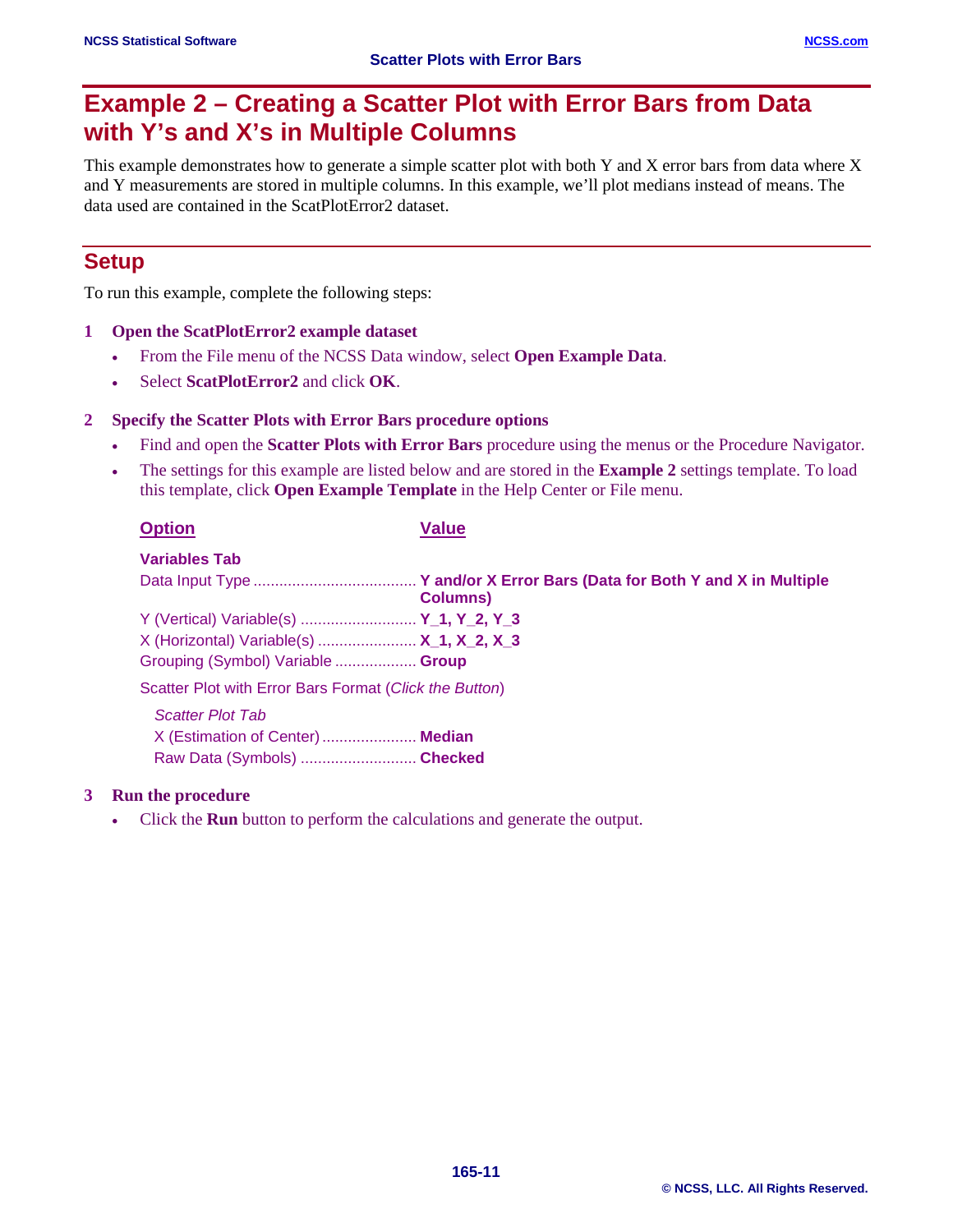

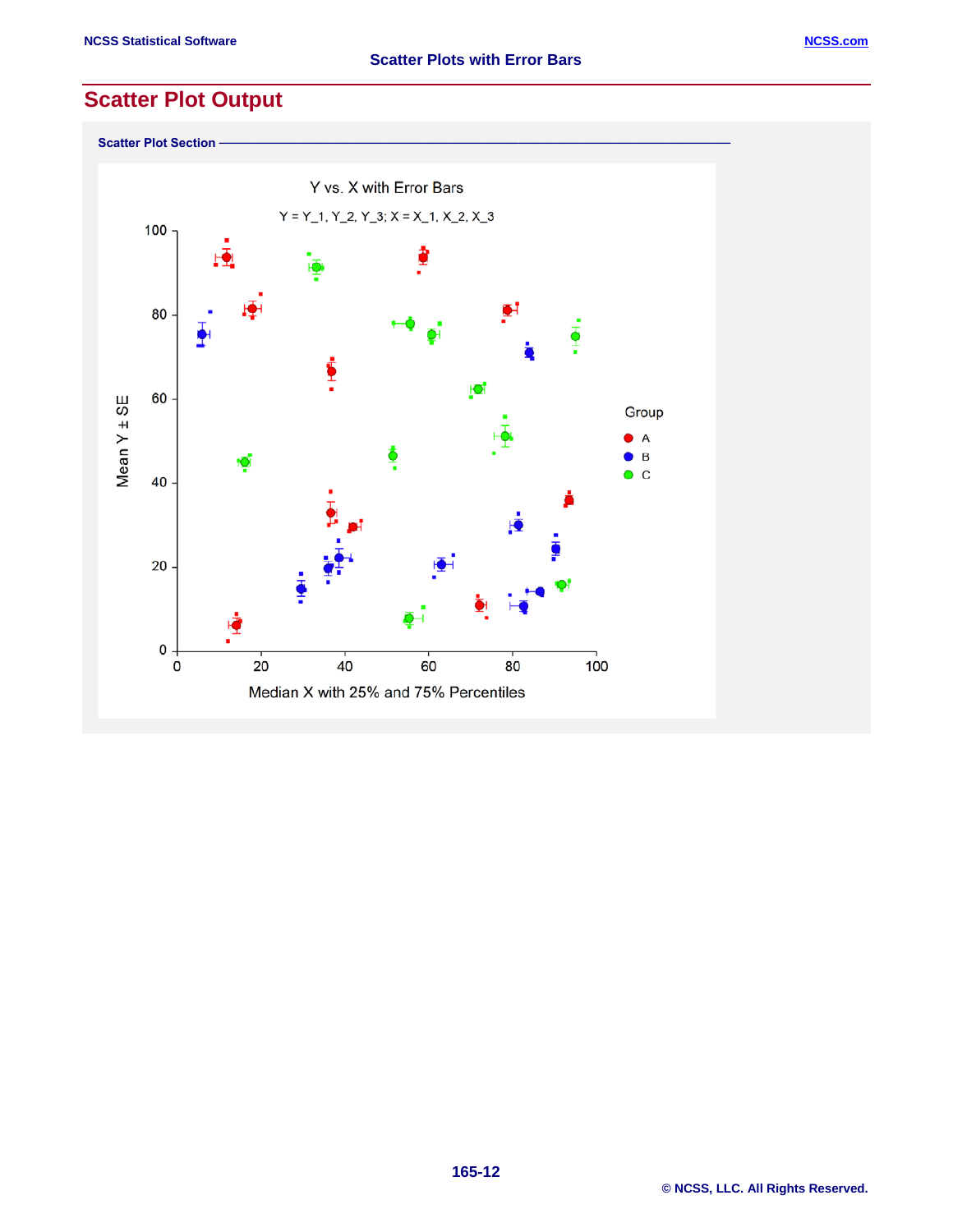# **Example 3 – Creating a Scatter Plot with Y Error Bars from Data with Multiple Y Variables and One X Variable**

This example shows how to generate a simple scatter plot with Y error bars from data where Y measurements are stored in multiple columns. The data used are contained in the ScatPlotError2 dataset.

## **Setup**

To run this example, complete the following steps:

#### **1 Open the ScatPlotError2 example dataset**

- From the File menu of the NCSS Data window, select **Open Example Data**.
- Select **ScatPlotError2** and click **OK**.

#### **2 Specify the Scatter Plots with Error Bars procedure options**

- Find and open the **Scatter Plots with Error Bars** procedure using the menus or the Procedure Navigator.
- The settings for this example are listed below and are stored in the **Example 3** settings template. To load this template, click **Open Example Template** in the Help Center or File menu.

| <b>Option</b>                           | <b>Value</b> |
|-----------------------------------------|--------------|
| <b>Variables Tab</b>                    |              |
|                                         |              |
|                                         | Variable)    |
| Y (Vertical) Variable(s)  Y_1, Y_2, Y_3 |              |
| X (Horizontal) Variable  X 1            |              |
| Grouping (Symbol) Variable  Group       |              |

#### **3 Run the procedure**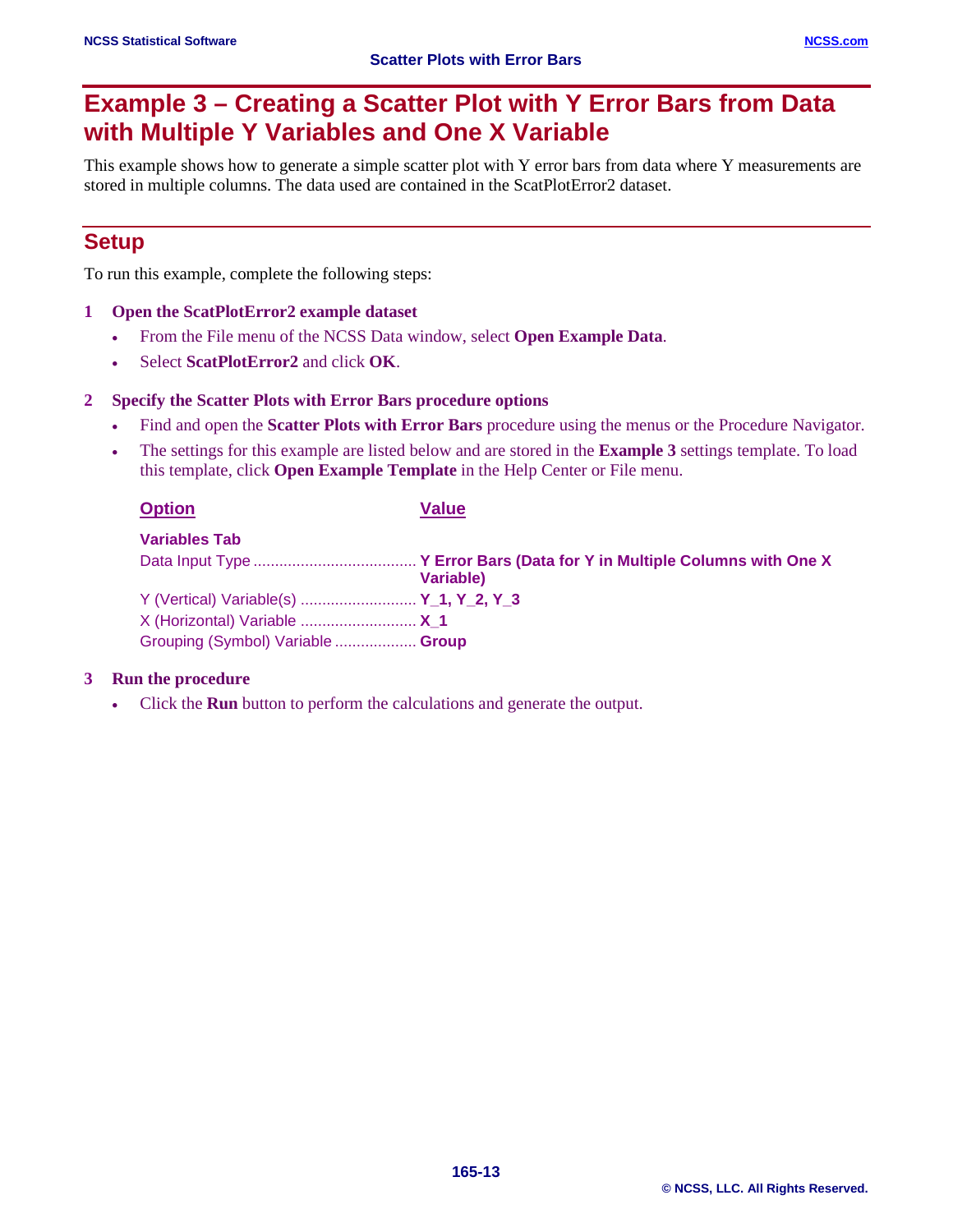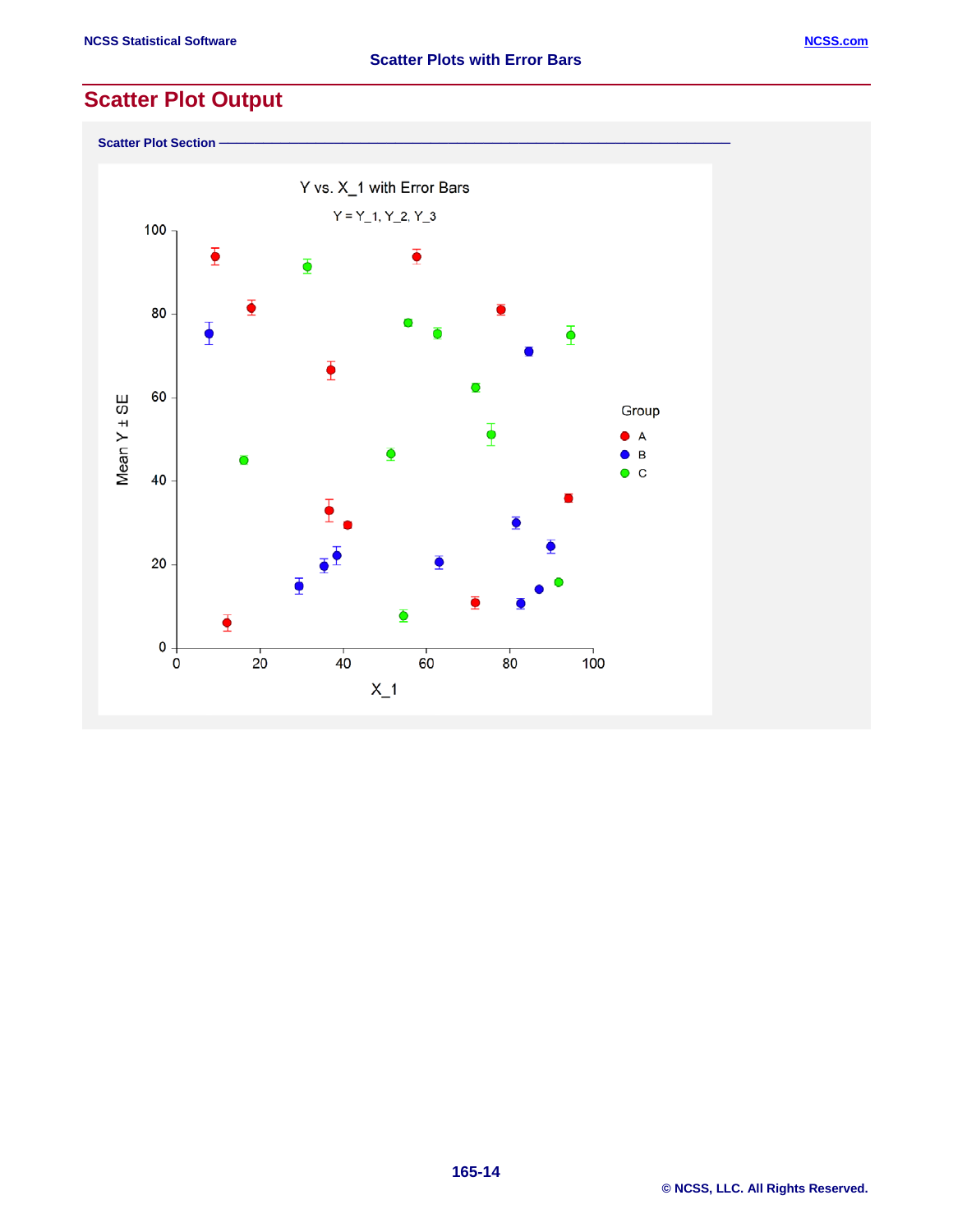# **Example 4 – Creating a Scatter Plot with 95% Confidence Interval Limits for X from Data with Multiple X Variables and One Y Variable**

This example shows how to generate a simple scatter plot with 95% confidence intervals for X from data where X measurements are stored in multiple columns. The data used are contained in the ScatPlotError2 dataset.

## **Setup**

To run this example, complete the following steps:

- **1 Open the ScatPlotError2 example dataset**
	- From the File menu of the NCSS Data window, select **Open Example Data**.
	- Select **ScatPlotError2** and click **OK**.

#### **2 Specify the Scatter Plots with Error Bars procedure options**

- Find and open the **Scatter Plots with Error Bars** procedure using the menus or the Procedure Navigator.
- The settings for this example are listed below and are stored in the **Example 4** settings template. To load this template, click **Open Example Template** in the Help Center or File menu.

| <b>Option</b>                                          | <b>Value</b>      |
|--------------------------------------------------------|-------------------|
| <b>Variables Tab</b>                                   |                   |
|                                                        | <b>Variable</b> ) |
| Y (Vertical) Variable Y_1                              |                   |
| X (Horizontal) Variable(s)  X_1, X_2, X_3              |                   |
| Grouping (Symbol) Variable  Group                      |                   |
| Scatter Plot with Error Bars Format (Click the Button) |                   |
| <b>Scatter Plot Tab</b>                                |                   |
| Raw Data (Symbols)  Checked                            |                   |
| X Error Bar Variation Line Type  Confidence Interval   |                   |

### **3 Run the procedure**